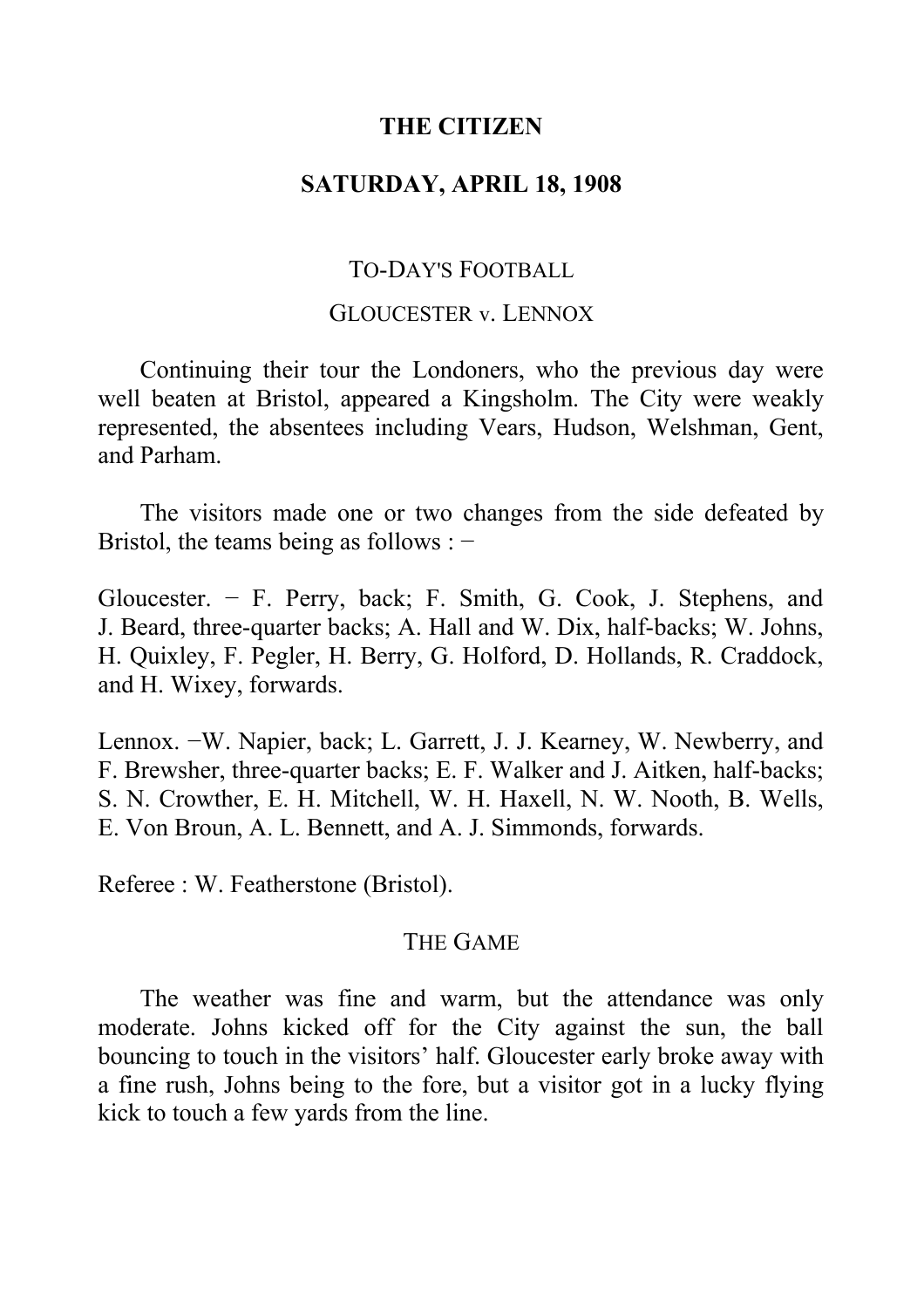Lennox relieved with a couple of useful kicks, after which Gloucester tried to open out, but the passing broke down. Following up a kick the home forwards tackled Napier, who only got in a feeble punt. The ball was gathered by Berry, who tried to break through, but without success.

A wild pass by Dix lost Gloucester a good slice of ground, and the fault being repeated Lennox sent to Perry, who found touch well. The Londoners, aided by further mistakes by the home players, gained a footing in the City half, where a possible chance presented itself, but it was not accepted. A passing run brought Gloucester out, and Smith following up his kick forced an opponent to send to touch close to the line. From the throw-out Dix secured and planted the ball over the line for a try, which Cook converted.

Resuming the Gloucester forwards made headway from a couple of line-outs, and later Dix gained some 20 yards with a neat punt to touch. Ensuing play was very scrambling, but in the loose a forward picked up and passed to Dix, who dropped for goal, but sent the ball wide.

On the re-start Gloucester tried passing, but Hall muddled and a possible opening was thrown away. Immediately after, from a crosskick, Dix fielded cleverly, and was through the opposing three-quarters at once. Cleverly doubling the full-back he ran over behind the posts with a very pretty try. Cook, however, failed at goal.

Following the resumption Dix got the ball away neatly, and Hall and Stephens handled in turn. The latter fed Beard at the right moment, but the Second teamer was grandly tackled by Garrett. Dix, with some clever footwork, again gave the visiting defence trouble, and Berry nearly scrambled over.

From the ensuing scrum Dix fed Hall, who foolishly dropped for goal, and missed the ball altogether. The Gloucester forwards rushed over, but only a minor was recorded.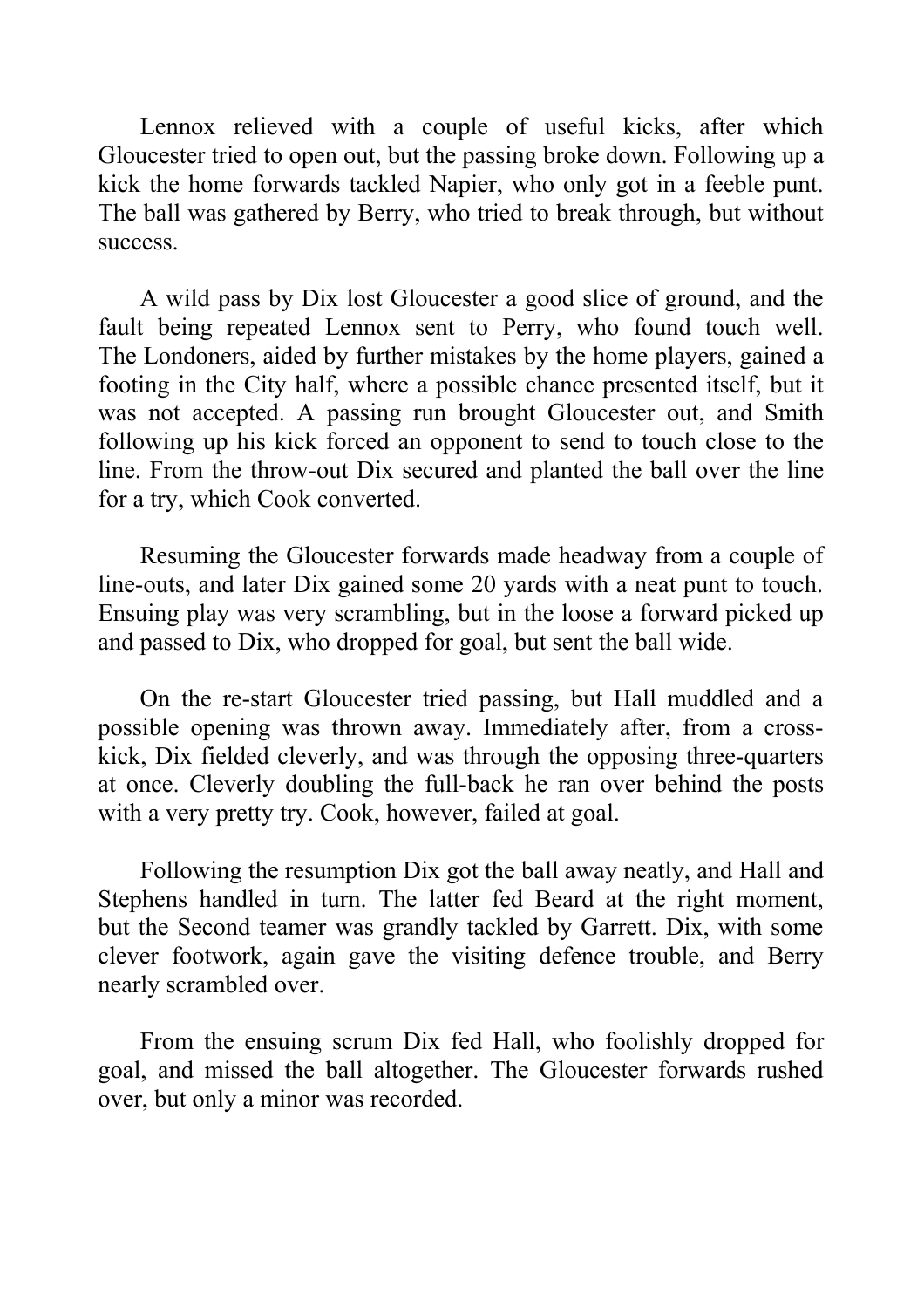Gloucester continued on the aggressive, and a fine movement, initiated by Dix, gave Beard a chance, but he failed to reach the line. A couple of minutes later Craddock had a splendid opportunity of putting Dix over, but he tried to go through on his own, and being tackled threw the ball wildly right on the line. From the subsequent scrum Gloucester heeled and a series of long passes gave Cook a clear opening, which he accepted, scoring wide out. The game player failed at goal.

Desultory play followed the re-start, and there was a distinctly holiday character about the game. Lennox paid a brief visit to the home end, but Perry sent them back with a lovely touch-finder. The Londoners worked out, and then followed a series of mistakes by the home backs in handling.

One or two nice openings were made, but the ball in each instance was knocked-on in aggravating fashion. Just before the interval Lennox were penalised, and Cook added three points with a lovely kick.

> HALF-TIME SCORE : Gloucester …….. 2 goals (1p), 2 tries Lennox …………………………. Nil

Lennox re-started, but the City were soon on the attack, and following a determined forward burst the ball was taken over the line and Wixey credited with a corner try. Cook failed with the goal kick.

The visitors confined play to the home half for a few minutes on the re-start, but Johns led the City in a good rush to mid-field. Here Hall and Dix combined in a pretty effort, but the re-pass was forward. From the next scrum the ball came out to the home backs, and Stephens gathering a bad pass in clever style, cut through and notched one of the best tries of the match. Cook added the goal points.

Lennox resumed, and thanks to good kicking by Walker they got close to the home line. An opening soon followed, and though Perry tackled his man, Crowther managed to plant the ball over the mark. A goal resulted with a fine kick.